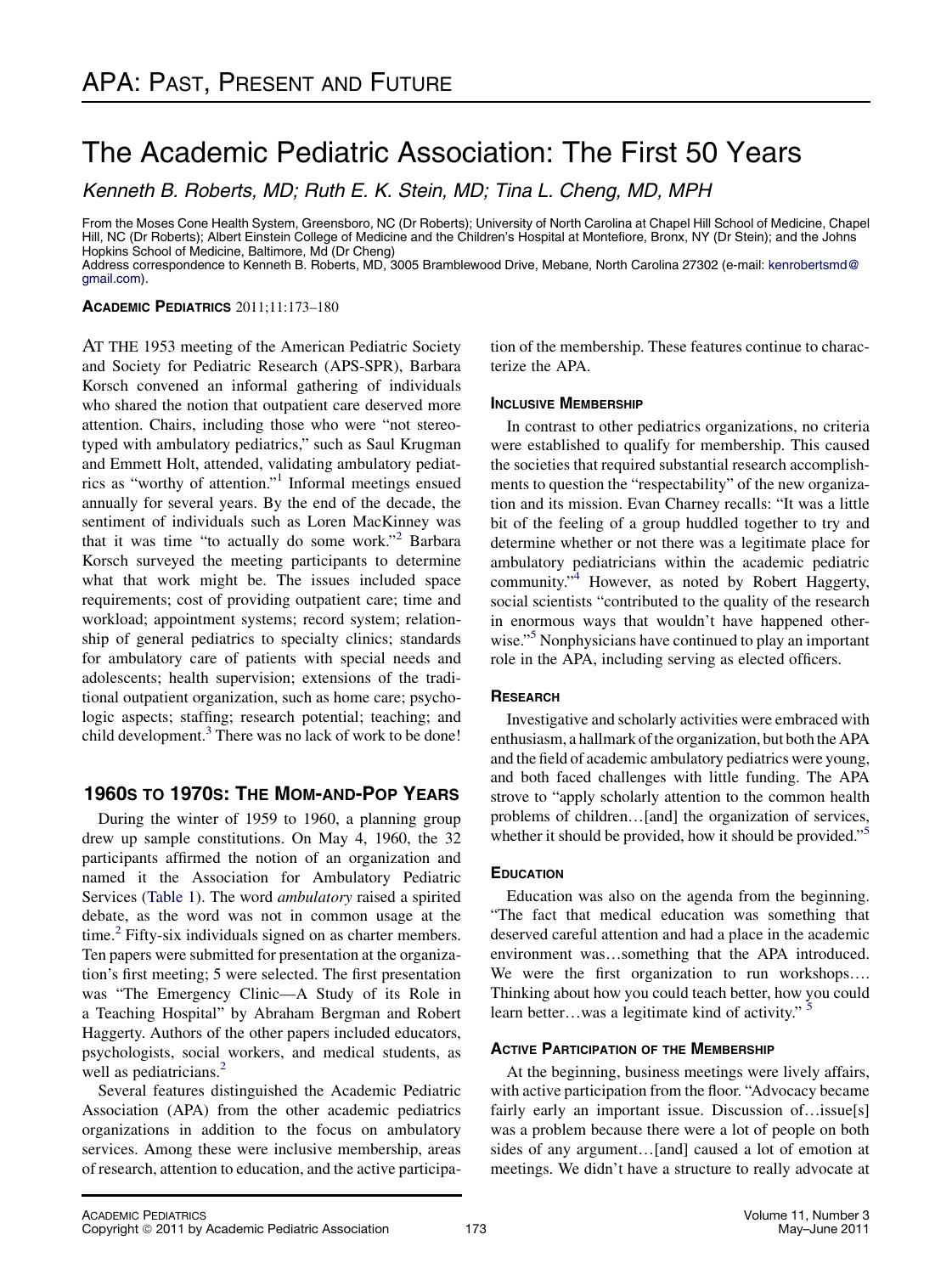<span id="page-1-0"></span>Table 1. Naming the Organization

| Year | Name                                             | Comment                         |
|------|--------------------------------------------------|---------------------------------|
| 1960 | Association for Ambulatory<br>Pediatric Services | Ambulatory was<br>controversial |
| 1969 | <b>Ambulatory Pediatric</b><br>Association       | Accepted by membership          |
| 1983 | General Academic Pediatric<br>Association        | Voted down by membership        |
| 1992 | Association for General<br>Pediatrics            | Voted down by membership        |
| 2007 | Academic Pediatric<br>Association                | Accepted by membership          |

the national level very effectively, but we were taking positions all the time and issuing statements." [4](#page-7-0) Even advocacy itself and the tenets of the new organization were debated: for example, the absence of membership requirements a sticking point not only for the other societies but for some members of the APA as well—resulted in what Barry Pless refers to as "the milkman debate": "'If my milkman is interested in children, can he join the organization?' The answer was a resounding 'Yes!'"[6](#page-7-0)

The 1972 business meeting was particularly lively and notable. Five resolutions were introduced from the floor, including support for the statements of the President's Commission on Abortion. The resolution passed, which caused Ray Helfer to resign as president. Lewis Fraad offered an amendment to the resolution, which made it acceptable to Helfer, and the situation was resolved. This incident prompted policies and procedures requiring resolutions to be channeled to the Social Political Study Committee before the annual meeting.

During its first decade, the APA took steps to establish an infrastructure and to build recognition and respectability. In 1964, a newsletter wasintroducedto keep membersinformed and connected; Morris Green was the first editor, succeeded by Evan Charney, who developed a version of what became the APA logo. Regional meetings started in 1968 to further enhance communication, discuss local issues, and provide opportunities to share research findings between the annual meetings. A lectureship was created in 1967, named for George Armstrong, an English physician of the 18th century who is credited for having established the first dispensary for children.<sup>[7](#page-7-0)</sup> He cared for sick children without regard for ability to pay, and he taught "pediatrics" to others through his writings and by example. Sessions at the spring meetings were planned not to conflict with activities of the senior societies, but by 1970 the APAwas ready (and able) to conduct its first session concurrently with APS-SPR sessions. The APA meeting expanded from 1 evening to 2½ days.

Recognition of the burgeoning field of ambulatory pediatrics was aided by the publication of Haggerty and Green's text, Ambulatory Pediatrics, in 1968. Shortly thereafter the name of the organization was changed to the Ambulatory Pediatric Association (Table 1). With support from Ross Laboratories, annual conferences on a topic chosen by the APA president were convened and proceedings published as Ross Roundtables on Critical Approaches to Common

Pediatric Problems in Collaboration with the Ambulatory Pediatric Association. In 1972, an Outstanding Teaching Program Award was created to highlight important leadership programs in education. In 1973, a volume of Advances in Pediatrics was devoted to the APA. $8$  It included a brief history by Fred Blodgett, an introduction by Barbara Korsch, and articles on "Innovative Methods of Expanding Ambulatory Services," "Research in Ambulatory Pediatrics," "Self-Evaluation of Ambulatory Care," and "Prepaid Group Practice and the Delivery of Health Care." That same year, "The Education of Physicians for Primary Care," an influential monograph by Joel Alpert and Evan Charney, was published<sup>[9](#page-7-0)</sup>; it provided the widely accepted definition of primary care and a blueprint for primary care education that remains sound today.

By the end of the 1970s, however, the organization was taking stock of its structure and ability to advance both the field and the APA. Symptomatic of the concern, the Board decided not to bestow the Outstanding Teaching Program award in 1979, finding none of the nominated programs sufficiently worthy. In many ways, the APA was still, in the words of Katherine Lobach, "very much a mom and pop operation."<sup>[10](#page-7-0)</sup> But the organization was about to come of age.

In 1980, the APA engaged the relatively new firm, Degnon Associates, to provide professional management for the APA with greater continuity and staff to carry out an expanded array of activities. George Degnon was known to APA leadership, as he had established the American Academy of Pediatrics (AAP) Washington office in 1970 and later was AAP Associate Executive Director in Evanston, Illinois. In 1979, he and his family returned to the DC area and established Degnon Associates. His wife, Marge, became the APA executive director. Committing to professional management was a big step for the APA, and the current relationship took several years to develop.

In the early 1980s, a tradition of presidential projects was initiated. Two of the earliest projects are particularly noteworthy, as they established the APA as a resource for the entire pediatrics community. Alvin Novack led the development of Educational Guidelines for Training in General/Ambulatory Pediatrics. The APA had been represented on the Task Force on Pediatric Education that published The Future of Pediatric Education in 1979, but the educational guidelines were solely an APA project and established the APA as a major contributor to pediatric education. Abraham Bergman's project, supported by Ross Laboratories for the next decade, was the creation of a consultation program that supported visits by senior leaders in ambulatory/general pediatrics to departments to assist in local program development, support the needs of ambulatory faculty, and create visibility for ambulatory pediatrics.

Special focus groups were afforded the opportunity to meet during the 1981 annual meeting in an attempt to accommodate the varied interests of the membership and avoid factions splitting off from the APA. In 1968, the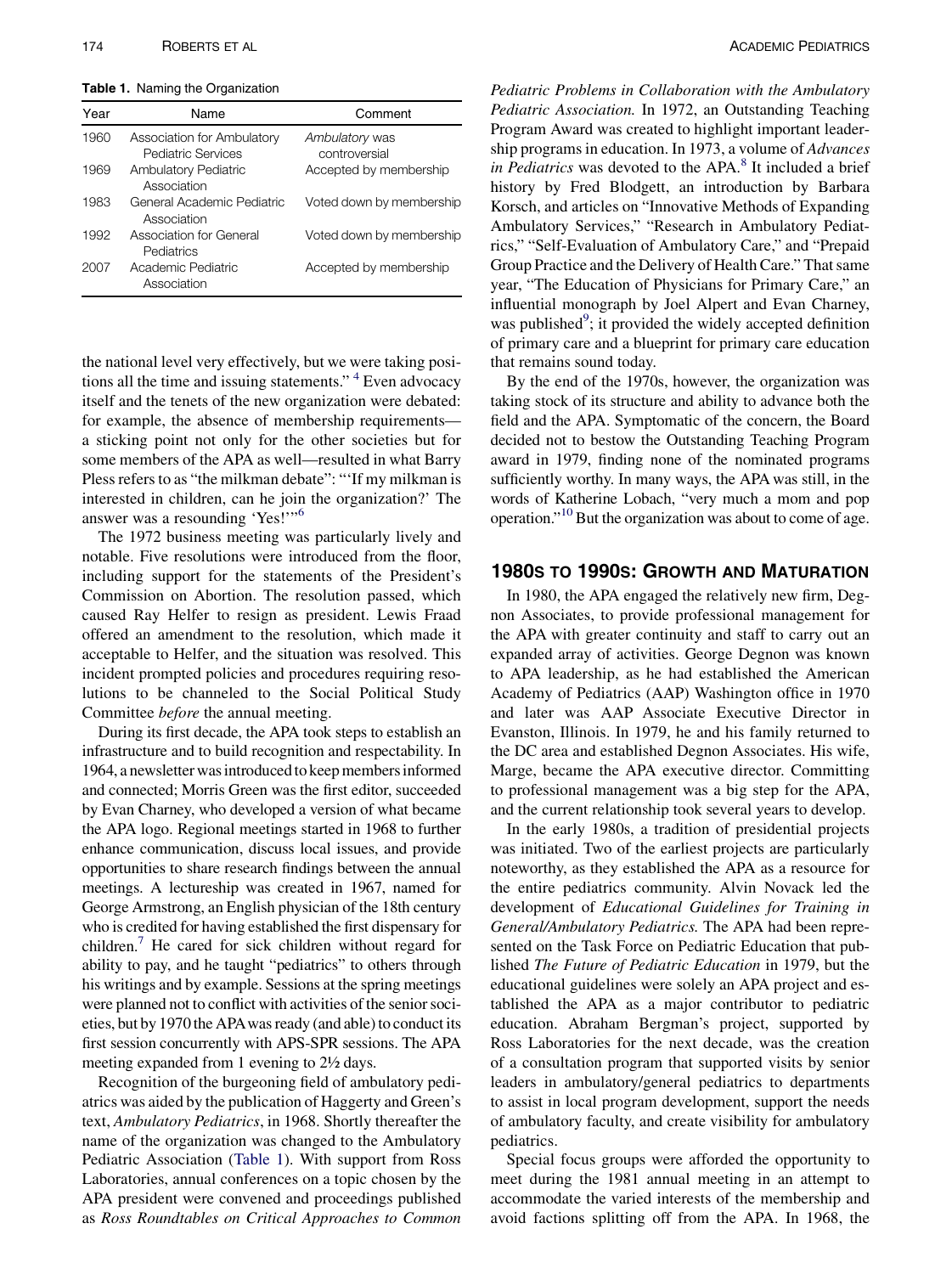<span id="page-2-0"></span>Society of Adolescent Medicine (now the Society for Adolescent Health and Medicine) was formed. Despite the efforts of APA, behavioral and developmental pediatricians broke away and established their own organization in 1982. Frederic Burg recognized the need for a retreat to discuss the structure of the association and the implications of increasing specialization of its members. At the retreat in 1983, the objectives of the organization were restated, a structure was proposed to reflect the objectives, and mechanisms to retain groups with special areas of interests were discussed (Table 2). At the retreat, there was strong opposition to the creation of formal structures such as sections, and the compromise was the creation of "forums for special interest groups." At the 1987 annual meeting, special interest groups (SIGs) sessions were held from 8:00 to 10:30 PM; SIGs became a more central part of the program in 1988.

The history of the subsequent 15 years is probably best described by considering individually the 4 objectives of the APA that continue to be represented in the 4 standing committees of the APA.

### **EDUCATION**

The Educational Guidelines for Training in General/ Ambulatory Pediatrics for medical students and residents was completed in 1984. The initial plan was to include fellowships, but this portion was deferred. To implement the guidelines, a clerkship directors SIG was formed; 53 individuals attended its first meeting in 1988, and the seeds of a national clerkship directors organization were planted. In 1992, the Council on Medical Student Education in Pediatrics (COMSEP) was established under the umbrella of the Association of Medical Student Pediatric Department Chairs (AMSPDC). The leaders in medical student

education were also leaders in the APA SIG and served as the first several COMSEP presidents.

The Association of Pediatric Program Directors (APPD) held its first meeting in 1985 and was also aided by one of the early SIGs, which provided an open forum for individuals interested in resident education. In 1999 the SIG was incorporated into APPD-sponsored activities.

In 1992, education guidelines for fellowship training were completed, and a revision of the Educational Guidelines for Training in General/Ambulatory Pediatrics, focused exclusively on residency training, was begun. It was completed in 1994, and a copy was sent to each pediatric program. Also that year, the Ray E. Helfer Award was established "to recognize creative scholarly work in pediatric education."

Although the initial focus of the APA was on hospital outpatient departments, many of the early leaders also had great interest in the community. This interest was highlighted by Thomas DeWitt's presidential project, a manual entitled Pediatric Education in Community Settings, followed by a national conference and publication of the conference proceedings.<sup>11</sup>

The APA collaborated with many organizations during this period. Modena Wilson was a member of the national Council on Graduate Medical Education and, as her presidential project, was a leader of the Interdisciplinary Generalist Curriculum project of the Primary Care Organizations Consortium (PCOC)[.12](#page-7-0) Also through PCOC, John Pascoe had a leadership role in the multidisciplinary Undergraduate Medical Education for the Twenty-First Century project.<sup>13</sup> Other national initiatives, such as those sponsored by the Bureau of Health Professions and a specialist/generalist project of the Society for General Internal Medicine, also included individuals appointed by the APA.

Table 2. Outcomes of 3 Notable Board of Directors Retreats: 1983, 1993, and 2007

| Year | Issue                                                             | Comment                                                                                                                                                                                                                                                                                                                                                                                                          |
|------|-------------------------------------------------------------------|------------------------------------------------------------------------------------------------------------------------------------------------------------------------------------------------------------------------------------------------------------------------------------------------------------------------------------------------------------------------------------------------------------------|
| 1983 | APA goals/objectives                                              | To improve teaching of general pediatrics; to improve research in general pediatrics; to improve<br>patient services in general pediatrics; to affect public and governmental opinion regarding<br>issues vital to teaching, research, and patient care in general pediatrics.                                                                                                                                   |
|      | Structure: committees                                             | To reflect these objectives in the structure of the organization, the Board proposed 4 committees:<br>the already established education and research committees plus committees on health care<br>delivery and public policy.                                                                                                                                                                                    |
|      | Structure: forums for<br>groups with special<br>areas of interest | In addition, the Board proposed that "a mechanism for the development of forums for groups with<br>special areas of interest be put in place."                                                                                                                                                                                                                                                                   |
|      | Name change                                                       | To General Academic Pediatric Association. Voted down.                                                                                                                                                                                                                                                                                                                                                           |
| 1993 | Areas of action                                                   | Organizational changes; faculty/professional development; public policy; health care services;<br>strengthening the relationship with other pediatric and generalist organizations; recruitment,<br>development, and advancement of leaders of the future. Conduct retreats every 3 years                                                                                                                        |
| 2007 | Mission statement                                                 | The APA is dedicated to improving the health of all children and adolescents through leadership in<br>education of child health professionals, research and dissemination of knowledge, patient<br>care, and advocacy, in partnership with patients and families and communities.                                                                                                                                |
|      | Vision statement                                                  | The APA will be a leader among child health professional organizations in optimizing the health of<br>all children, adolescents, and young adults through: Education of a diverse group of child<br>health professionals; research and dissemination of new knowledge; patient care, with<br>measureable improvements in quality and health outcomes; and advocacy for an equitable<br>children's health agenda. |
|      | Core activities                                                   | Research networks; Educational Scholars Program; the Academic General Pediatric<br>Accreditation Program; the New Century Scholars Program; the leadership conferences; and<br>the Young Investigator Awards                                                                                                                                                                                                     |
|      | Name change                                                       | To Academic Pediatric Association. Passed.                                                                                                                                                                                                                                                                                                                                                                       |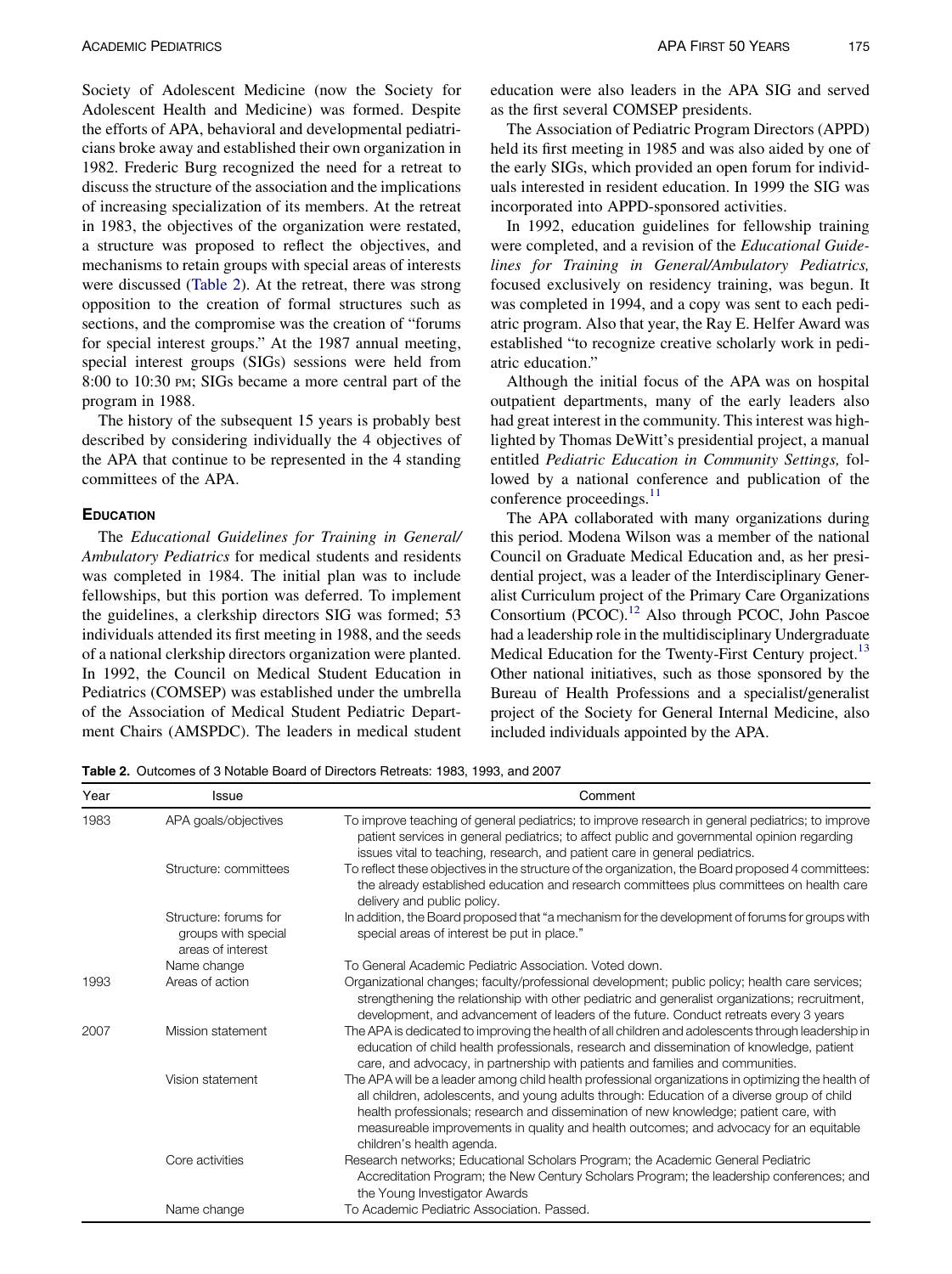The revisions of The Accreditation Council for Graduate Medical Education Residency Review Committee for Pediatrics (RRC) requirements for pediatric residency in the late 1980s and early to mid-1990s are particularly notable as they were heavily influenced by former APA presidents who became members of the RRC: Catherine DeAngelis in the late 1980s, Evan Charney and Carol Berkowitz in the early to mid-1990s. In the 1989 revision, participation in continuity clinic one half day per week was required. The revision initiated in 1992 was the first to solicit input from pediatric organizations, and more than 400 APA members offered recommendations. The RRC requirements that emerged from this revision were the first to specify that 50% of training had to be in ambulatory settings. Other additions included more specific guidelines regarding developmental and behavioral pediatrics and a requirement to prepare residents for the role of child advocate in the community.

### **RESEARCH**

As an academic society, research has always been an important cornerstone of the APA. APA has championed research in many areas, including health care delivery, education, qualitative as well as quantitative measures of quality, social determinants of health and subdisciplines of emergency medicine, developmental and behavior, hospitalist medicine. Assistance to members interested in research was provided in multiple ways. Successive multiyear APA workshops afforded members the opportunity to participate in and learn about collaborative research projects. Workshops on research methods became a staple of the annual meeting. Catherine DeAngelis's presidential project was a multichapter text, An Introduction to Clinical Research.<sup>[14](#page-7-0)</sup>

In 1990, the APA established a research award to honor the contributions of an individual and also to spotlight the importance of research in the mission of the association; the first recipient was Barbara Starfield. That year also marked the beginning of an important new federal agency, the Agency for Healthcare Policy Research (AHCPR, which later became the Agency for Healthcare Research and Quality, AHRQ), and, in the APA, the creation of a special grants program, offering grants of up to \$10,000. Ninetyone grant proposals were submitted by practitioners, senior faculty, junior faculty, and fellows, involving approximately 10% of the membership. The board decided that the program would subsequently target junior faculty and fellows (and the program ultimately became known as Young Investigators Grants). Ross Laboratories agreed to provide \$10,000 for the program, and additional support was solicited from the membership. As financial support for the program increased, the number of funded projects increased from 3 in 1990 to 9 in 1997, thanks to contributions by AHCPR, the Packard Foundation, and Pfizer. The APA also received research grants from various other organizations, such as the Robert Wood Johnson Foundation, the W.T. Grant Foundation, and the federal government.

The International Health SIG established the International Health Research Award in 1992 to highlight the research of young investigators abroad and provide them

the opportunity to attend the annual meeting and present their work. In the first year of the award, 30 abstracts were submitted from 18 countries. And in 1994, research "consultations" were first offered at the annual meeting, providing opportunities for members to receive assistance from established researchers.

## **PUBLIC POLICY**

In 1976, Title VII funding, previously available only to family medicine programs, was extended to programs in pediatrics and general internal medicine. By 1983, the financing of Title VII was already in jeopardy—a recurring theme. At the APA business meeting, Joel Alpert and Steven Shelov proposed an expenditure of up to \$10,000 to cooperate with the AAP to restore and increase funding levels of primary care training grants in pediatrics. The proposal was defeated, 16 to 51, but the APA became and continues to be the lead organization in pediatrics to fight for the pres-ervation of this important federal program.<sup>[15](#page-7-0)</sup> Several APA leaders have served on the Health Resources Services Administration (HRSA) federal Advisory Committee on Training in Primary Care Medicine and Dentistry.

After 2 decades of debates and policy statements that had little impact, the APA, according to Barbara Starfield, "played a major role...from the United States position" in the boycott of the Nestle company for marketing its brand of formula in third-world countries.[16](#page-7-0) The APA developed a statement endorsing the World Health Organization International Code of Marketing of Breast Milk Substitutes, and its members supported the boycott at their institutions and in their communities.

In 1984, the APA accepted an invitation by the AAP to participate in its Committee on Government Affairs, along with AMSPDC, APS, and SPR. The APA Public Policy and Advocacy Committee's enduring areas of focus have been Title VII, Medicaid, vaccines, and advocating for AHCPR (later AHRQ) and other agencies concerned with child advocacy; other issues such as welfare reform and health care reform have been addressed when timely.

The first APA Public Policy Award was presented at the 1998 annual meeting to Abraham Bergman.

## **HEALTH CARE DELIVERY**

The initial health care delivery focus of the APA was on improving patient care and systems in outpatient departments and community health centers. With his presidential project (a national conference entitled Serving the Underserved), Paul McCarthy highlighted the population central to APA health care delivery activities: the underserved, a designation that included children with special health care needs and those with financial and/or social determinants that affect health. By 1992, a "Serving the Underserved" curriculum was completed, and, in that year, a health care delivery award was proposed "to recognize an innovative and effective program that provides health care in the context of a teaching setting."

The first annual health care delivery award was presented at the 1995 annual meeting. The award highlights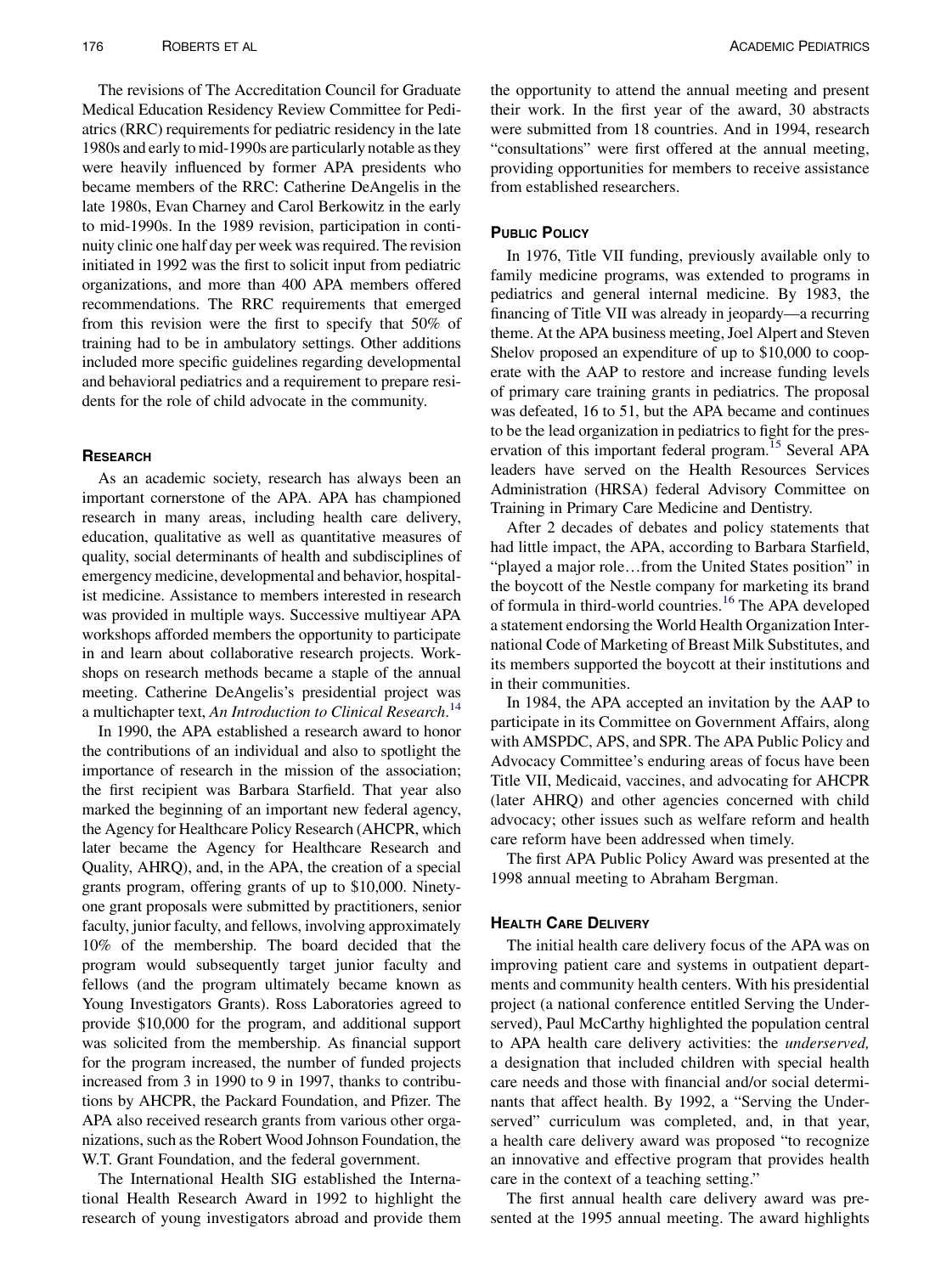various health care delivery models that have made a community impact; examples include comprehensive medical homes, teen tot programs, and mobile vans.

Immunizations have been a particular interest not only of the Public Policy Committee but of the Health Care Delivery Committee as well. In 1995, the APA received its first grant in this area, a 5-year project on evidencebased immunization delivery.

### **COMING OF AGE AS AN ORGANIZATION**

The retreat in 1983 established some of the basic structure for the subsequent decades: 4 standing committees and forums that later became the Special Interest Groups. But the effort to keep members with special interests from separating from the APA proved challenging. As noted, the Society for Developmental and Behavioral Pediatrics formed in 1982, COMSEP in 1992. The emergency medicine group considered forming its own organization but chose to remain in the APA.

It was immediately clear that SIG sessions were a popular feature of the annual meeting. In 1988, more than 300 participants attended SIG sessions—half of whom were not APA members. The SIGs grew in number, from the original 4 in 1985 (chronic illness, health maintenance organizations, accidents, and emergency medicine) to 17 in 1990, and 24 in 1995, prompting a board member overseeing SIGs to quip that the goal appeared to be the creation of "a SIG for every member." Currently there are 38 SIGs.

Debate continued to be a feature of annual meetings, but structured debates replaced the contentious discussions of the earlier period. The first formal debate, in 1985, was titled Resolved: Primary Care is not for Pediatricians and Pediatric Departments. Participants included members of the APA and of other societies as well. Subsequent debates included topics such as residency review committee requirements, whether organizations should accept funding from commercial enterprises, and whether the proliferation of subspecialties is in the best interest of general pediatrics.<sup>[17](#page-7-0)</sup>

Whether to change the name of the organization was a recurring issue [\(Table 1\)](#page-1-0). In 1992, the board supported a name change to the Association for General Pediatrics, but, as in 1983, the proposal was defeated.

The annual meetings were held in conjunction with the APS and SPR, with the exception of 1 year, but the 3 organizations did not function well together. It wasn't until 1992 that the APA participated with the APS-SPR on a long-range program planning committee, and 1993 when the APA was invited to become a permanent active part of the program committee rather than an ad hoc member. In 1995, to facilitate interaction with the APS-SPR on equal terms, the APA secretary/treasurer position was converted from 3 years to 6 years in duration, comparable to the APS and SPR positions. Also in 1995, the 3 organizations agreed to form the Pediatric Academic Societies and adopted a logo.

By 1993, it was clear that, to reach its potential, the APA would need a source of financial support in addition to

dues and grants and an ad hoc committee was created to recommend investment of part of the funds of the APA. A second retreat, the first in 10 years, was held, during which 4 areas of action were identified: organizational changes, faculty/professional development, public policy, and health care services [\(Table 2\)](#page-2-0). Two other areas were added: strengthening the APA relationship with other pediatric and generalist organizations, and recruitment, development, and advancement of leaders of the future. This retreat, like the previous one, provided direction for the APA. The board decided that such retreats should be conducted every 3 years to review the existing action plan, revise it, and ensure implementation.

In 1994, the position of newsletter editor was expanded and renamed communications director. John Pascoe created APA-NET, and, a year later an internet presence was established. But still the issue of where to publish the annual meeting abstracts and APA policy statements remained unsettled. During the 1970s and 1980s, the notion of an APA journal was rejected by the board, but, by the mid-1990s, the value of a journal to the reputation of the APA was felt to outweigh the risks. Whether to sponsor an independent journal or affiliate with an existing journal was settled when the AAP offered to publish quarterly supplements to Pediatrics as The Journal of the Ambulatory Pediatric Association. A search committee was convened and selected James Perrin to be the editor of the new venture. After 2 years as a supplement to Pediatrics, the Journal of the APA became independent. Ambulatory Pediatrics was published 6 times a year, rather than quarterly, and was approved for indexing by the National Library of Medicine after only 2 issues.

During the 2 decades from the late 1970s to the late 1990s, the APA was growing in stature and gaining recognition from multiple organizations in addition to the APS and SPR. In 1978, the American Board of Pediatrics invited the APA to be one of its nominating societies. In the subsequent decade, the APA joined with counterpart organizations in internal medicine and family medicine in a number of endeavors, including PCOC. The APA was accepted to be a member of the Association of American Medical Colleges Council of Academic Societies. In 1987, Catherine DeAngelis and Ruth Stein represented the APA at the Pediatric Summit Meeting that led to the formation of the Federation of Pediatric Organizations (FOPO), of which APA was a charter member. The APA was officially represented on multiple AAP committees, such as the Committee on Federal Government Affairs, Committee on Pediatric Education, and Committee on Pediatric Research. Many APA leaders participated in the Future of Pediatric Education II project.<sup>[18](#page-7-0)</sup> By the late 1990s, the APA had clearly come of age.

# LATE 1990S TO PRESENT:

In 1998, Lucy Osborn received a 4-year, \$1.6 million grant from HRSA for her presidential project, the APA-HRSA National Faculty Development Scholars Program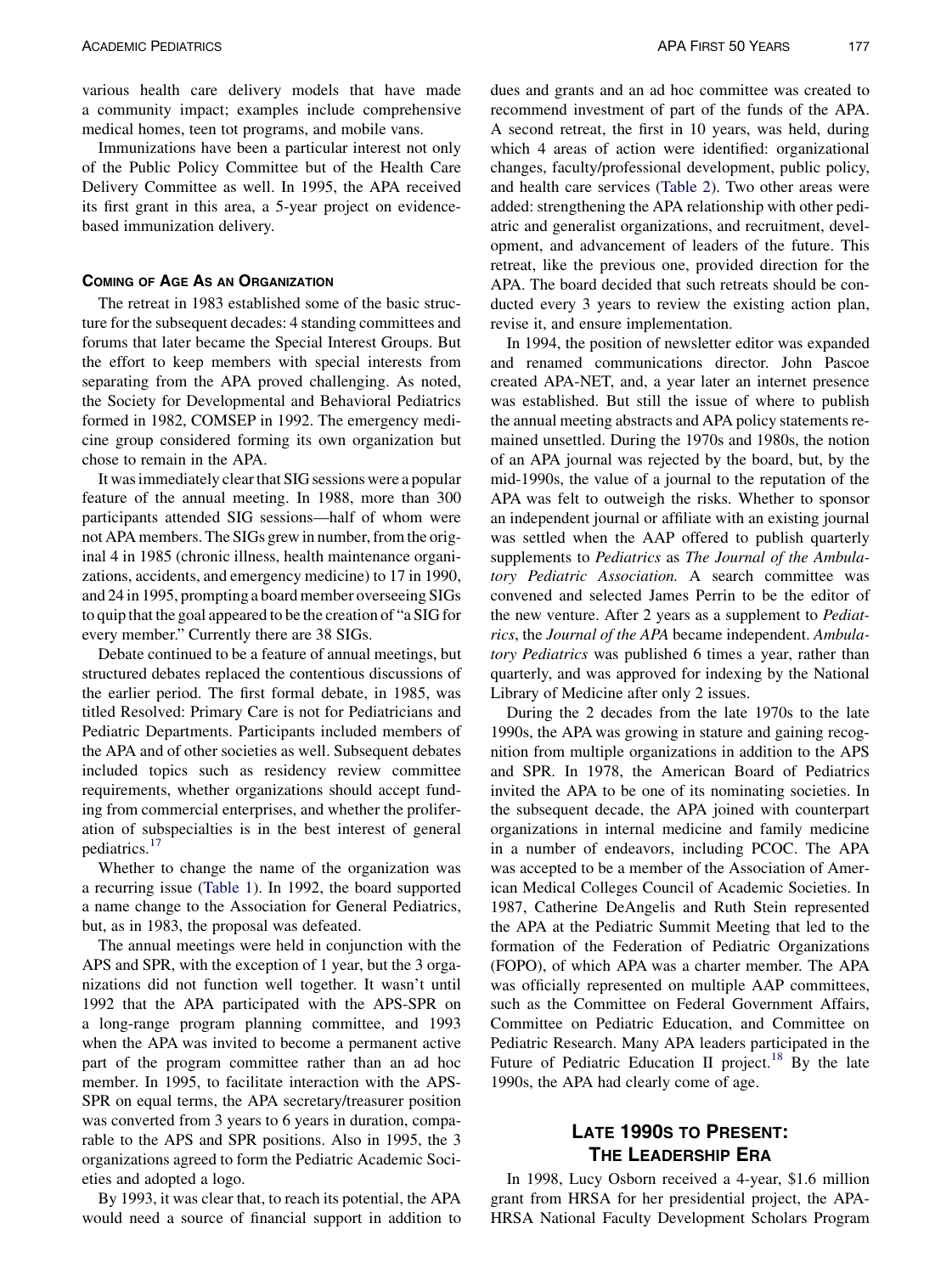(NFDSP). Three tracks were created, focusing on community teaching, educational scholarship, and executive leadership.<sup>19</sup> Graduates of the NFDSP also continued the work of developing leaders in education by creating the Educa-tional Scholars Program.<sup>[20](#page-7-0)</sup> The Educational Scholars Program is a 3-year program with new cohorts annually since its inception in 2006, but its creators added an important central activity: a mentored scholarly project.

The NFDSP established the APA as an organization that was developing leaders: graduates of the NFDSP were elected presidents of APPD and COMSEP, for example. In 2007, the APA began annual leadership conferences, targeting directors of divisions of general pediatrics, emergency medicine pediatricians, hospitalists, and later, in collaboration with APPD, residency and fellowship program directors.

In 2001, a third revision of the educational guidelines was initiated as Kenneth Roberts' presidential project, with the intent of involving the entire pediatrics community. Programs were struggling to understand how to respond to the ACGME shift to outcomes and competencies. An advisory board was created with representatives from the AAP, ABP, AMSPDC, APPD, COMSEP, FOPO, the Society for Adolescent Medicine, and Society for Developmental and Behavioral Pediatrics (SDBP), and a trainee; multiple reviewers from all of the pediatric societies were engaged. Diane Kittredge reprised her leading role in the revision. The final product was uploaded to the APA Web site to be freely accessible to faculty and learners and has received widespread use.<sup>[21](#page-7-0)</sup>

Activities continued to foster research and assist investigators. The Young Investigators Grants program expanded with collaboration and support from AHRQ, the Maternal and Child Health Bureau, and the Commonwealth Fund. National Institutes of Health–style reviews were provided to finalists by established APA researchers. Two collaborative research networks were established by the APA, the Continuity Research Network and Pediatric Research in Inpatient Settings, a collaborative project of the APA, AAP, and Society for Hospital Medicine. APA members have [figured](#page-6-0) prominently in the AAP Pediatric Research in Office Settings network, Pediatric Emergency Care Applied Research Network, and the newly funded Developmental Behavioral Pediatrics Research Network as well.

During the past decade, the APA also took a leadership role in addressing diversity in academics. The APA New Century Scholars program was developed in 2004 with the goal of encouraging and supporting pediatric trainees from underrepresented minority groups to pursue careers in general academic pediatrics.<sup>[22](#page-7-0)</sup> More than half of the graduates have entered (or are in the process of entering) careers in academic medicine, international health, or advocacy. In 2008, as part of Tina Cheng's presidential project, the APA cosponsored a Child Health Disparities Conference in Washington, DC, with the AAP, National Institute for Child Health and Human Development, National Center on Minority Health and Health Disparities, AHRQ, Lucile Packard Foundation, Commonwealth Fund, and Robert Wood Johnson Foundation. This led to research

recommendations and a journal supplement on child health disparities and health literacy. $23$  In 2009, APA leaders spearheaded the formation of a diversity task force under the auspices of FOPO.

The APA also established leadership positions in 2 "new" areas of interest in pediatrics (environmental health and hospital medicine), while strengthening its support of pediatric emergency medicine. As her presidential project, Ellen Crain created the National Fellowship Training Program in Environmental Pediatrics with support from the Education Foundation of America, the New York Community Trust, and the Environmental Protection Agency. The success of the program is reflected in the APA receiving the United States Environmental Protection Agency Children's Environmental Health Excellence Award in 2006. The Michael Shannon award honors the best abstract in the areas of pharmacology/toxicology, drug reactions/events, substance abuse, environmental health, disaster preparedness/ response, and emergency medicine at the annual meeting; it was first bestowed in 2010.

The Inpatient General Pediatricians SIG first met in 1992, but it was really during the last decade that pediatric hospital medicine came to the fore. The APA convened a meeting of pediatric hospitalists in 2003 that attracted more than 130 participants and became an annual event, cosponsored by the AAP and Society for Hospital Medicine. The Pediatric Research in Inpatient Settings collaborative research network was established in 2004. One cohort of Educational Scholars specifically encouraged participation by hospitalists, and the 2009 leadership conference targeted them as well. In 2010, the APA endorsed the Core Competencies for Pediatric Hospital Medicine, along with the AAP and Society for Hospital Medicine.

In 1999, the Emergency Medical Services for Children program gave the APA a grant to organize a conference on outcome measures for pediatric emergency medicine research; subsequent conferences were held in 2001 and 2002. An annual award for the best abstract submitted by a fellow in pediatric emergency medicine to the annual meeting was created in 1999 and named for 2 acknowledged founders of the field of pediatric emergency medicine: Stephen Ludwig and James Seidel.

The APA wrestled with 3 issues for much of its existence: how to strengthen and gain recognition for ambulatory/ general pediatrics; how to retain groups with special interests; and what name best described the organization. Programs sponsored by the Robert Wood Johnson Foundation and Title VII helped establish academic general pediatrics as a field. $^{24}$  $^{24}$  $^{24}$  As subspecialties began to proliferate in pediatrics during the 1980s, the APA Board of Directors considered—and decided against—promoting academic general pediatrics as a subspecialty. In 2003, as the Council on Pediatric Subspecialties was being formed, the APA was an invited participant, representing academic general pediatrics. (The first chair of Council on Pediatric Subspecialties was APA president Paul Darden.) The following year, Stephen Ludwig convened a 1.5 day conference at which APA and ABP leaders decided to not pursue subspecialty status but to develop a program to strengthen academic general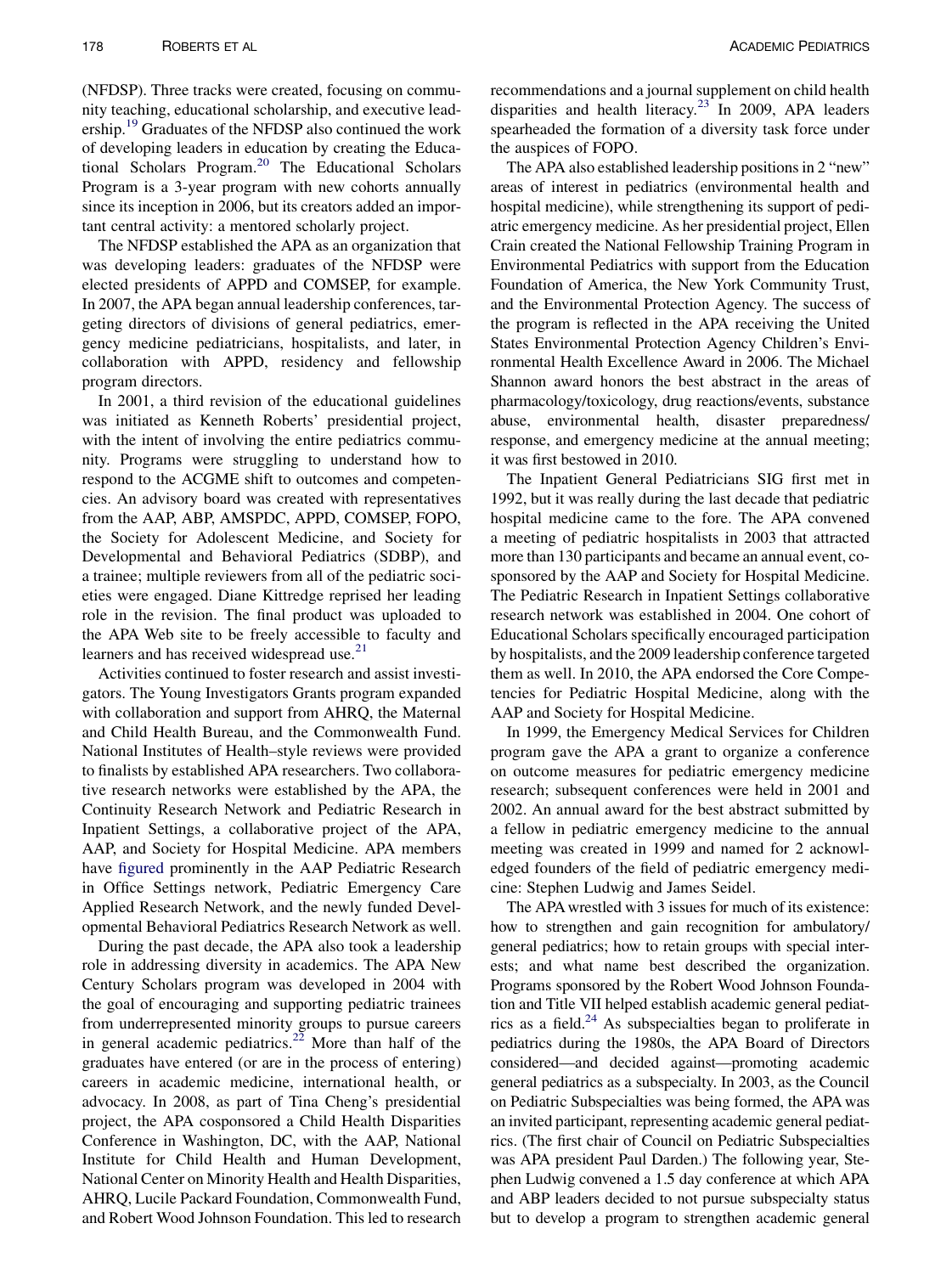<span id="page-6-0"></span>

Figure. APA Presidents, 1961–2011.

pediatrics fellowship programs. HRSA awarded a \$100,000 grant to develop fellowship guidelines for accreditation (Ludwig's presidential project).<sup>25,26</sup> The program now provides voluntary accreditation and consultation for AGP fellowship programs, including those that focus on health services research, clinical effectiveness, quality and safety, community pediatrics, environmental health, and hospital medicine.

At the triennial retreat in 2007, changing the name of the organization was again discussed [\(Tables 1 and 2](#page-1-0)). This time, the membership supported the Board of Directors proposal to change the name to Academic Pediatric Association, retaining the recognized APA acronym and logo. A tagline was added in early 2008: "Leadership in education, research, patient care, and advocacy." The new mission statement, vision, and core activities are listed in [Table 1.](#page-1-0) The name of the journal was changed to *Academic* Pediatrics in 2009, and, after 10 years as editor, James Perrin was succeeded by Peter Szilagyi.

# THE APA AT 50

The APA celebrated its 50th anniversary at the Pediatric Academic Societies meeting in Vancouver in 2010. It was a time of reflection and celebration. A highlight video from the APA Oral History Project, featuring clips from interviews of 10 APA founders and early presidents, was presented. $27$  Part of Tina Cheng's presidential project, the purpose of the Oral History Project is to document APA history and assess the views of APA founders regarding lessons learned and future challenges and opportunities ahead.

The APA is now a mature financially sound organization with an established mission, vision, set of core activities, and a continued spirit of inclusiveness and active participation of its membership. Within pediatrics, its leadership position is enhanced by its willingness to collaborate with other organizations, including those that either arose from the APA or were aided in their early development by the APA. The APA and the field of academic general pediatrics